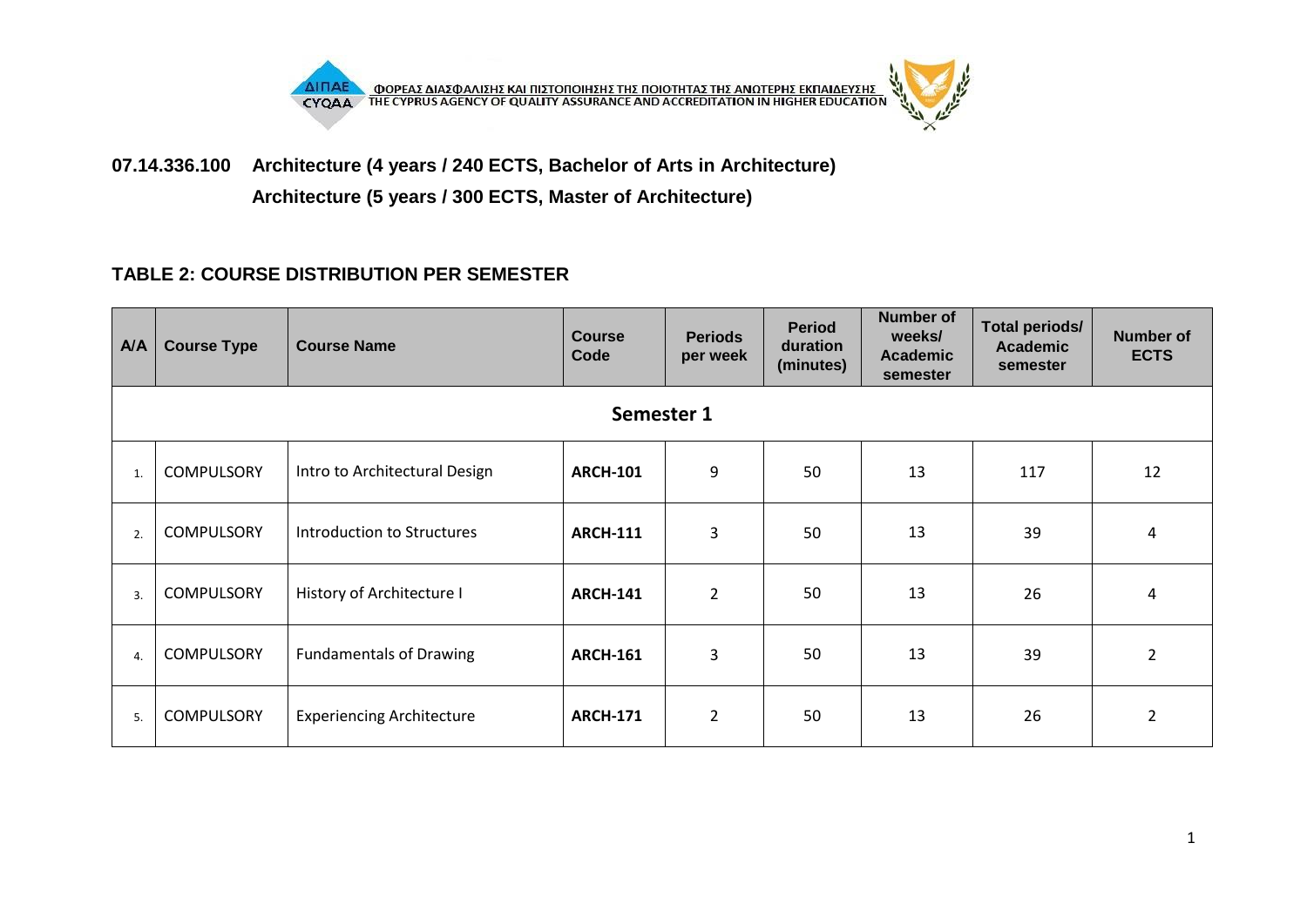

THE CYPRUS AGENCY OF QUALITY ASSURANCE AND ACCREDITATION IN HIGHER EDUCATION



| 6.             | LANGUAGE<br><b>EXPRESSION</b> | <b>English Composition</b>                   | <b>ENGL-101</b> | $\overline{3}$ | 50 | 13 | 39  | 6                       |  |  |  |
|----------------|-------------------------------|----------------------------------------------|-----------------|----------------|----|----|-----|-------------------------|--|--|--|
|                | Semester 2                    |                                              |                 |                |    |    |     |                         |  |  |  |
| $\overline{7}$ | <b>COMPULSORY</b>             | Architectural Design I                       | <b>ARCH-102</b> | 9              | 50 | 13 | 117 | 12                      |  |  |  |
| 8              | <b>COMPULSORY</b>             | <b>Construction Materials &amp; Finishes</b> | <b>ARCH-112</b> | 3              | 50 | 13 | 39  | $\overline{\mathbf{4}}$ |  |  |  |
| 9              | <b>COMPULSORY</b>             | History of Architecture II                   | <b>ARCH-142</b> | $\overline{2}$ | 50 | 13 | 26  | 4                       |  |  |  |
| 10             | <b>COMPULSORY</b>             | <b>Architectural Communication Skills</b>    | <b>ARCH-162</b> | $\overline{2}$ | 50 | 13 | 26  | $\overline{\mathbf{4}}$ |  |  |  |
| 11             | LANGUAGE<br><b>EXPRESSION</b> | <b>Technical Writing &amp; Research</b>      | <b>BADM-332</b> | 3              | 50 | 13 | 39  | 6                       |  |  |  |
|                | Semester 3                    |                                              |                 |                |    |    |     |                         |  |  |  |
| 12             | <b>COMPULSORY</b>             | Architectural Design II                      | <b>ARCH-201</b> | 9              | 50 | 13 | 117 | 12                      |  |  |  |
| 13             | <b>COMPULSORY</b>             | <b>Structural Mechanics - Statics I</b>      | <b>ARCH-211</b> | $\overline{3}$ | 50 | 13 | 39  | $\overline{a}$          |  |  |  |
| 14             | <b>COMPULSORY</b>             | Landscape Architecture                       | <b>ARCH-251</b> | $\overline{2}$ | 50 | 13 | 26  | 4                       |  |  |  |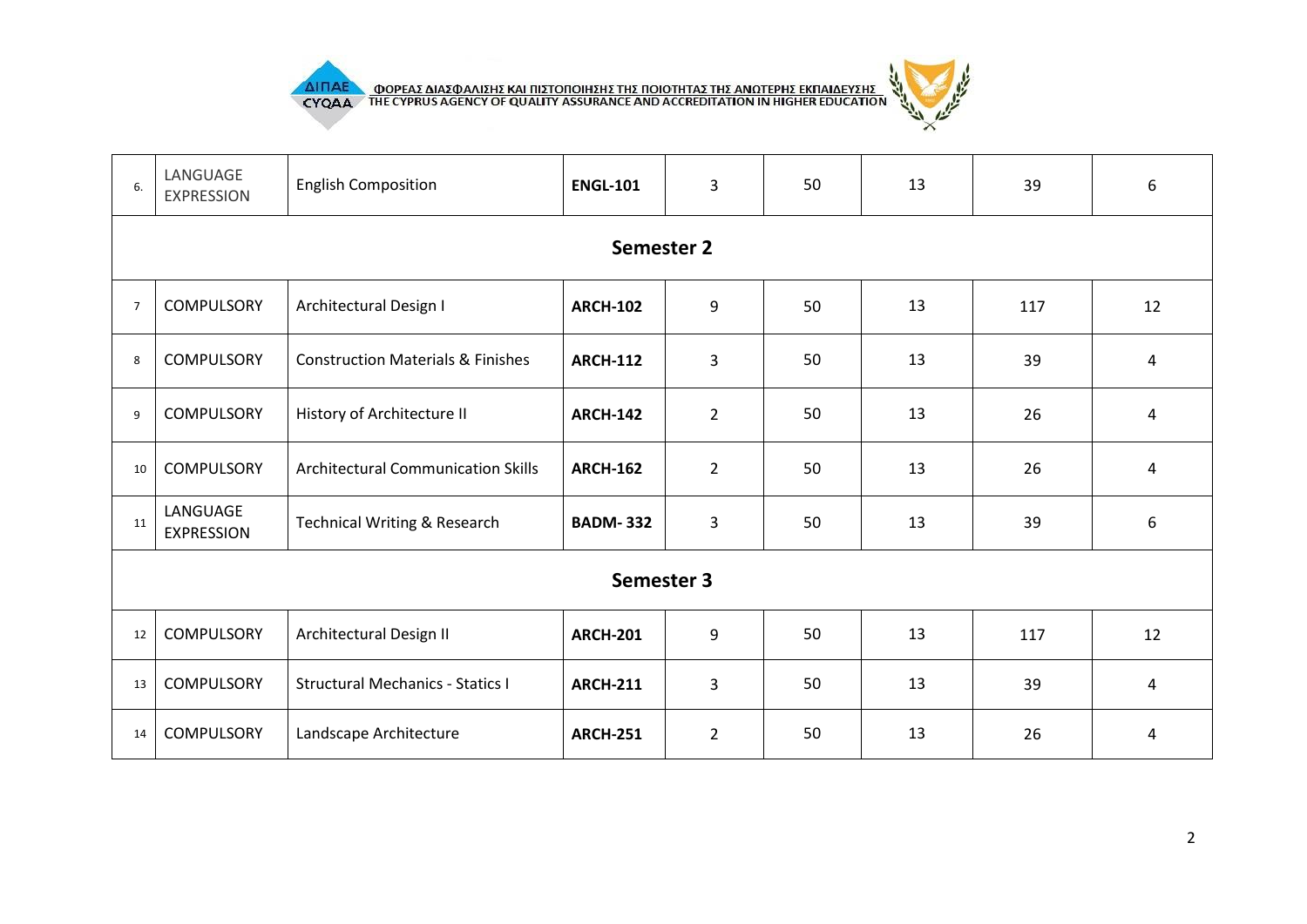





| 15 | <b>COMPULSORY</b>                                                                                                                       | <b>Computer Aided Design</b>             | <b>ARCH-261</b> | $\overline{3}$ | 50 | 13 | 39  | 4              |  |  |  |
|----|-----------------------------------------------------------------------------------------------------------------------------------------|------------------------------------------|-----------------|----------------|----|----|-----|----------------|--|--|--|
| 16 | <b>FREE ELECTIVE*</b>                                                                                                                   | Photography I                            | <b>DES-260</b>  | $\overline{3}$ | 50 | 12 | 39  | 6              |  |  |  |
|    | * The free elective course shown is indicative. Students may choose one free elective from any Department at the University of Nicosia. |                                          |                 |                |    |    |     |                |  |  |  |
|    | Semester 4                                                                                                                              |                                          |                 |                |    |    |     |                |  |  |  |
| 17 | <b>COMPULSORY</b>                                                                                                                       | Architectural Design III                 | <b>ARCH-202</b> | 9              | 50 | 13 | 117 | 12             |  |  |  |
| 18 | <b>COMPUSORY</b>                                                                                                                        | <b>Structural Mechanics - Statics II</b> | <b>ARCH-212</b> | $\overline{3}$ | 50 | 13 | 39  | 4              |  |  |  |
| 19 | <b>COMPULSORY</b>                                                                                                                       | Space & Light                            | <b>ARCH-232</b> | $\overline{3}$ | 50 | 13 | 39  | 4              |  |  |  |
| 20 | <b>COMPULSORY</b>                                                                                                                       | Introduction to Architectural Theory     | <b>ARCH-242</b> | $\overline{2}$ | 50 | 13 | 26  | 4              |  |  |  |
| 21 | <b>COMPULSORY</b>                                                                                                                       | <b>Cultural Heritage</b>                 | <b>ARCH-252</b> | $\overline{2}$ | 50 | 13 | 26  | $\overline{2}$ |  |  |  |
| 22 | <b>COMPULSORY</b>                                                                                                                       | <b>Advanced Computer Aided Design</b>    | <b>ARCH-262</b> | $\overline{2}$ | 50 | 13 | 26  | 4              |  |  |  |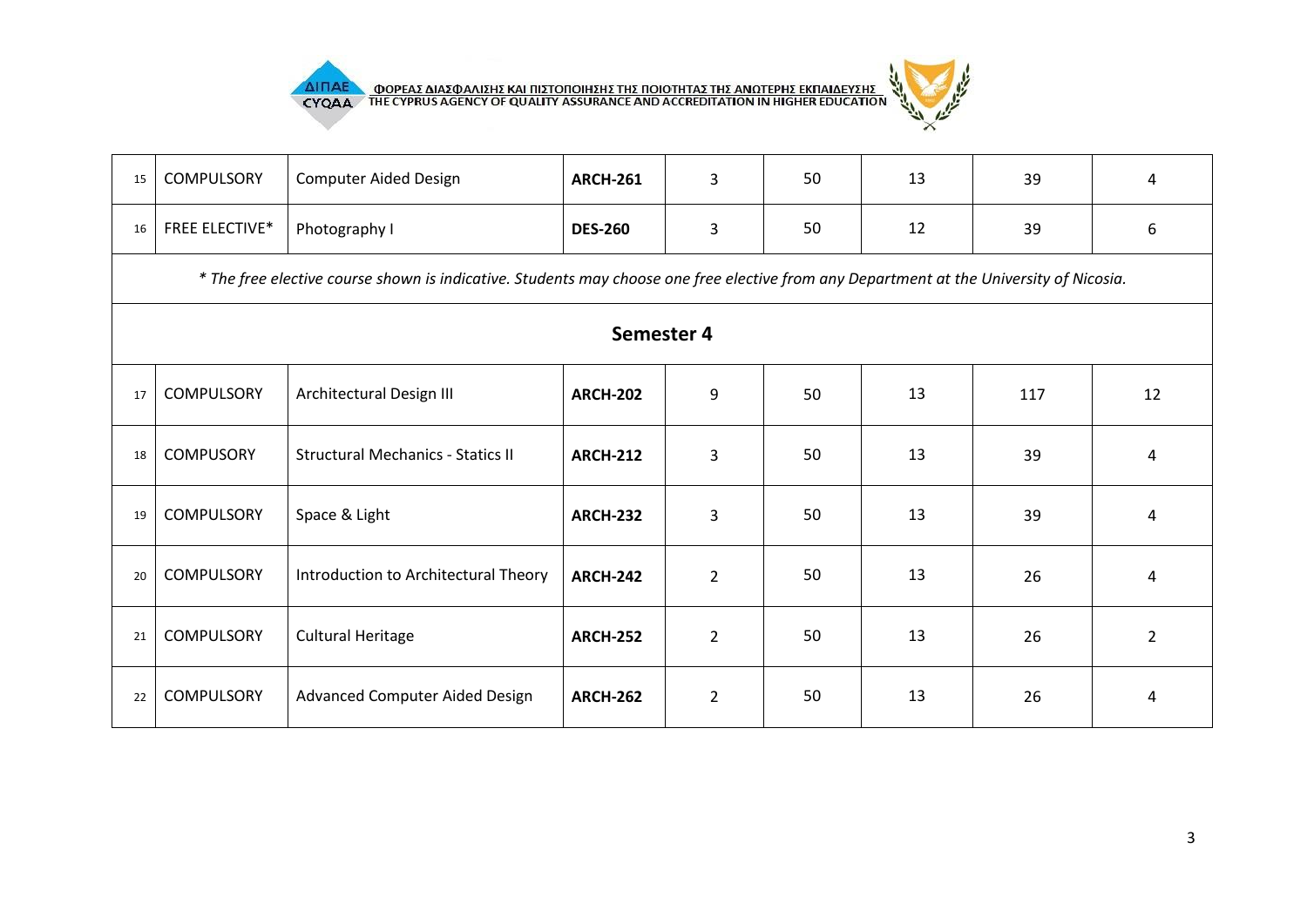

- 11



|    | <b>Semester 5</b> |                                                         |                 |                |    |    |     |                         |  |  |
|----|-------------------|---------------------------------------------------------|-----------------|----------------|----|----|-----|-------------------------|--|--|
| 23 | <b>COMPULSORY</b> | Architectural Design IV- Urban<br>Design                | <b>ARCH-301</b> | 9              | 50 | 13 | 117 | 12                      |  |  |
| 24 | <b>COMPULSORY</b> | Construction I Masonry / Reinforced<br>Concrete         | <b>ARCH-311</b> | 3              | 50 | 13 | 39  | 4                       |  |  |
| 25 | <b>COMPULSORY</b> | Preservation & Restoration of<br>Architectural Heritage | <b>ARCH-321</b> | $\overline{2}$ | 50 | 13 | 26  | $\overline{\mathbf{4}}$ |  |  |
| 26 | <b>COMPULSORY</b> | <b>Construction Workshop</b>                            | <b>ARCH-331</b> | $\overline{2}$ | 50 | 13 | 26  | $\overline{2}$          |  |  |
| 27 | <b>COMPULSORY</b> | History and Theory of the City                          | <b>ARCH-341</b> | $\overline{2}$ | 50 | 13 | 26  | 4                       |  |  |
| 28 | <b>COMPULSORY</b> | <b>Contemporary Architects</b>                          | <b>ARCH-351</b> | $\overline{2}$ | 50 | 13 | 26  | $\overline{4}$          |  |  |
|    | Semester 6        |                                                         |                 |                |    |    |     |                         |  |  |
| 29 | <b>COMPULSORY</b> | Architectural Design V-Building<br>Technology           | <b>ARCH-302</b> | 9              | 50 | 13 | 117 | 12                      |  |  |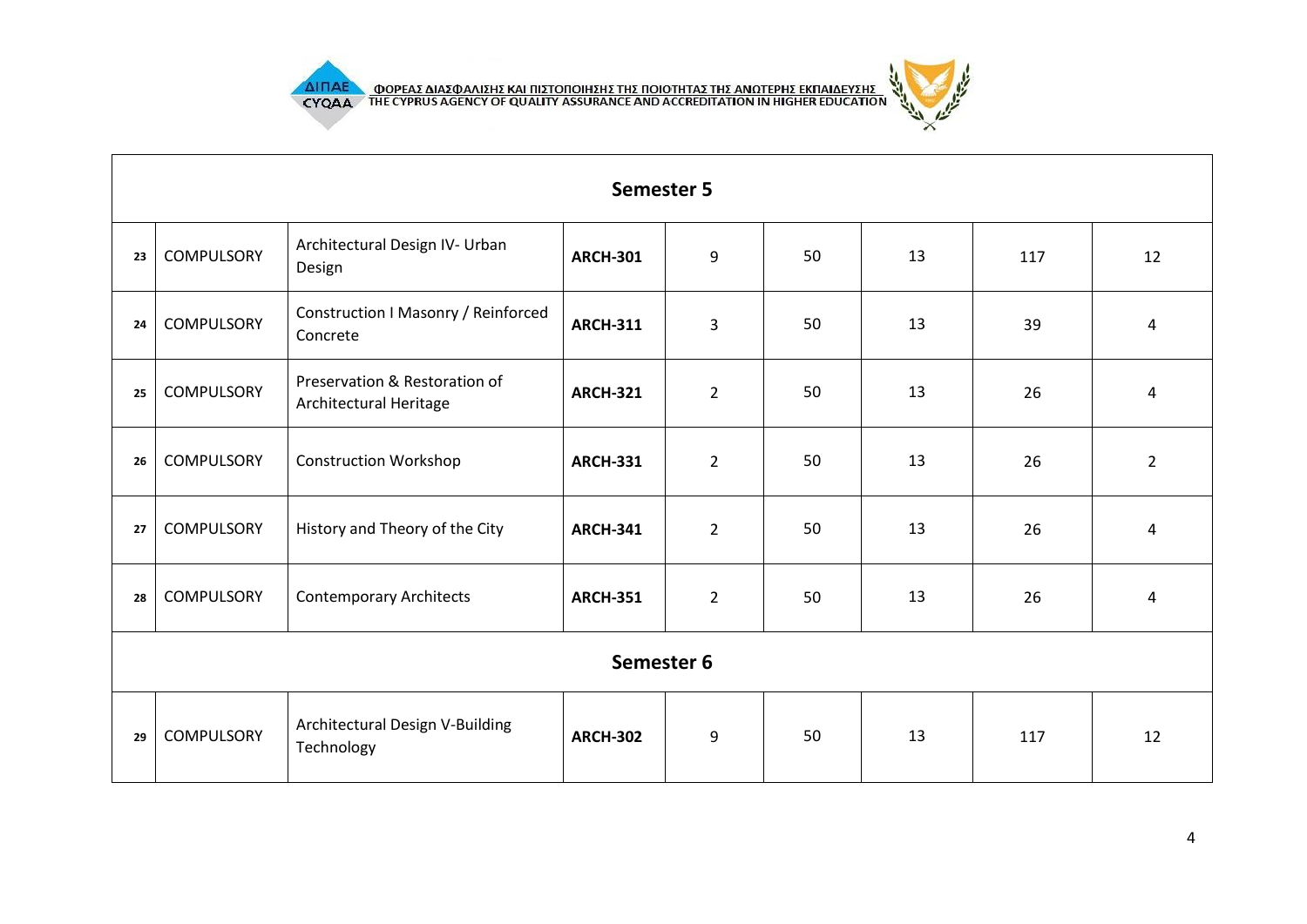



| 30         | <b>COMPULSORY</b>          | Construction II Timber / Steel                 | <b>ARCH-312</b> | $\overline{3}$ | 50 | 13 | 39  | $\overline{4}$          |  |
|------------|----------------------------|------------------------------------------------|-----------------|----------------|----|----|-----|-------------------------|--|
| 31         | <b>COMPULSORY</b>          | <b>Building Services</b>                       | <b>ARCH-322</b> | 3              | 50 | 13 | 39  | 4                       |  |
| 32         | <b>COMPULSORY</b>          | <b>Advanced Spatial Theories</b>               | <b>ARCH-342</b> | $\overline{2}$ | 50 | 13 | 26  | $\overline{4}$          |  |
| 33         | <b>COMPULSORY</b>          | Advanced CAD and Mixed Media                   | <b>ARCH-362</b> | $\overline{3}$ | 50 | 13 | 39  | 4                       |  |
| 34         | <b>MAJOR</b><br>ELECTIVES* | Architecture Catalyst I                        | ARCH392         | $\overline{2}$ | 50 | 13 | 26  | $\overline{2}$          |  |
| Semester 7 |                            |                                                |                 |                |    |    |     |                         |  |
| 35         | <b>COMPULSORY</b>          | Architectural Design VI                        | <b>ARCH-401</b> | 9              | 50 | 13 | 117 | 12                      |  |
| 36         | <b>COMPULSORY</b>          | Sustainable Design                             | <b>ARCH-411</b> | $\overline{2}$ | 50 | 13 | 26  | $\overline{\mathbf{4}}$ |  |
| 37         | <b>COMPULSORY</b>          | History & Theory of Sustainable<br>Design      | <b>ARCH-441</b> | $\overline{2}$ | 50 | 13 | 26  | $\overline{4}$          |  |
| 38         | <b>COMPULSORY</b>          | Architectural Practice & Project<br>Management | <b>ARCH-481</b> | $\overline{2}$ | 50 | 13 | 26  | $\overline{\mathbf{4}}$ |  |
| 39         | <b>MAJOR</b><br>ELECTIVES* | Rethinking Architecture                        | <b>ARCH-451</b> | $\overline{2}$ | 50 | 13 | 26  | 4                       |  |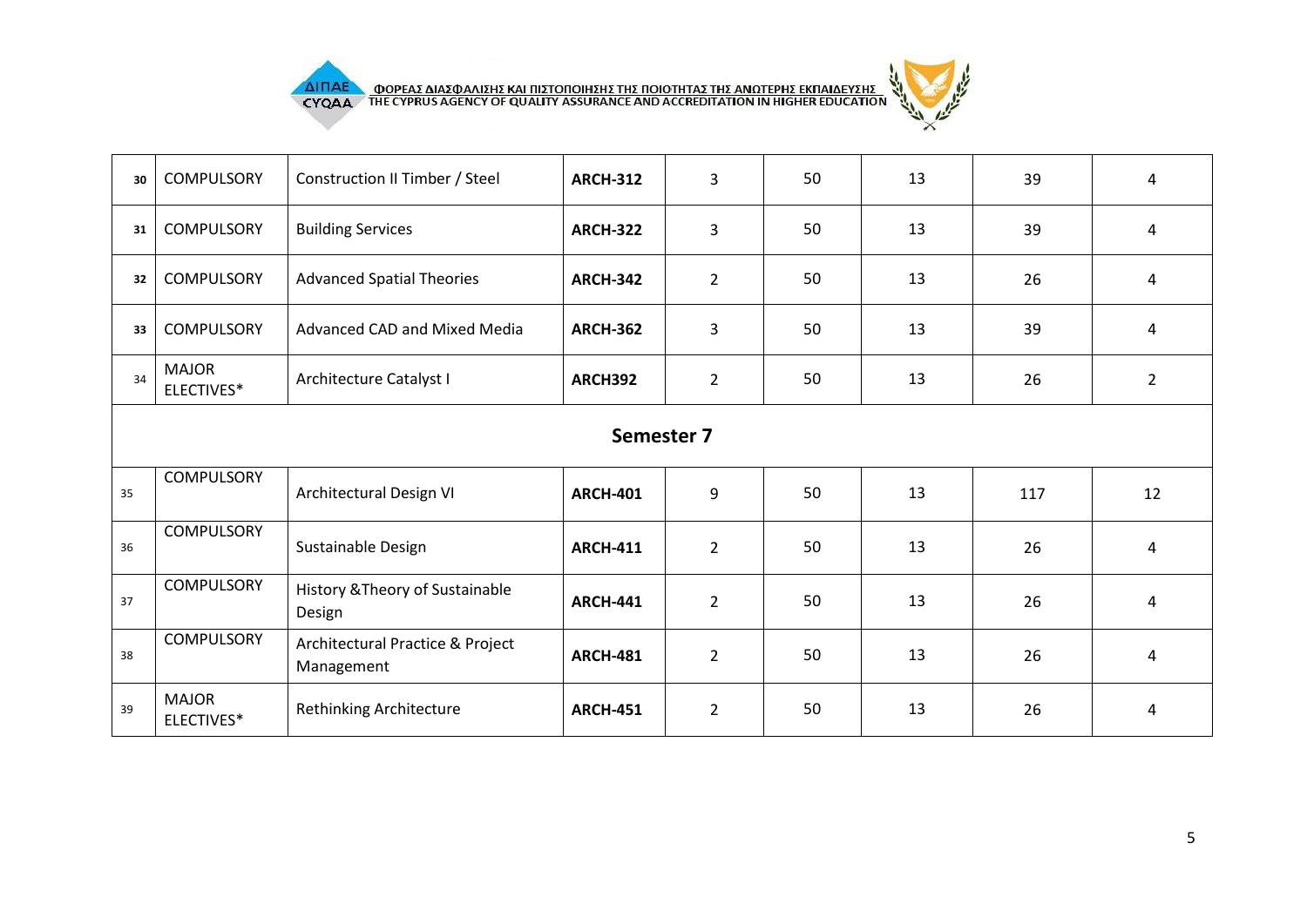

**AIFIAE OOPEAE AIAE DATE KAI HIETOHOIHEHE THE HOIOTHTAE THE ANOTEPHE EKHAIAEYEHE** 



| 40 | <b>MAJOR</b><br>ELECTIVES* | Architecture Catalyst II       | <b>ARCH-491</b> | $\overline{2}$ | 50 | 13 | 26             | $\overline{2}$ |  |  |  |
|----|----------------------------|--------------------------------|-----------------|----------------|----|----|----------------|----------------|--|--|--|
|    | Semester 8                 |                                |                 |                |    |    |                |                |  |  |  |
|    | <b>COMPULSORY</b>          | Advanced Architectural Studio  | <b>ARCH-402</b> | 9              | 50 | 13 | 117            | 12             |  |  |  |
|    | <b>COMPULSORY</b>          | Perceptions of Architecture    | <b>ARCH-442</b> | $\overline{2}$ | 50 | 13 | 26             | $\overline{4}$ |  |  |  |
|    | COMPULSORY                 | Special Topics in Architecture | <b>ARCH-452</b> | $\overline{2}$ | 50 | 13 | 26             | 4              |  |  |  |
|    | <b>COMPULSORY</b>          | <b>Work Placement</b>          | <b>ARCH-482</b> | $\blacksquare$ | 50 | 13 | $\blacksquare$ | 6              |  |  |  |
|    | <b>MAJOR</b><br>ELECTIVES* | <b>Emergency Architecture</b>  | <b>ARCH-410</b> | $\overline{2}$ | 50 | 13 | 26             | 4              |  |  |  |
|    |                            |                                | Semester 9      |                |    |    |                |                |  |  |  |
|    | <b>COMPULSORY</b>          | Introduction to Final Project  | <b>ARCH-501</b> | 9              | 50 | 13 | 117            | 12             |  |  |  |
|    | <b>COMPULSORY</b>          | Thesis                         | <b>ARCH-541</b> | $\overline{4}$ | 50 | 13 | 52             | 18             |  |  |  |
|    | Semester 10                |                                |                 |                |    |    |                |                |  |  |  |
|    | <b>COMPULSORY</b>          | <b>Final Project</b>           | <b>ARCH-502</b> | 9              | 9  | 13 | 117            | 30             |  |  |  |